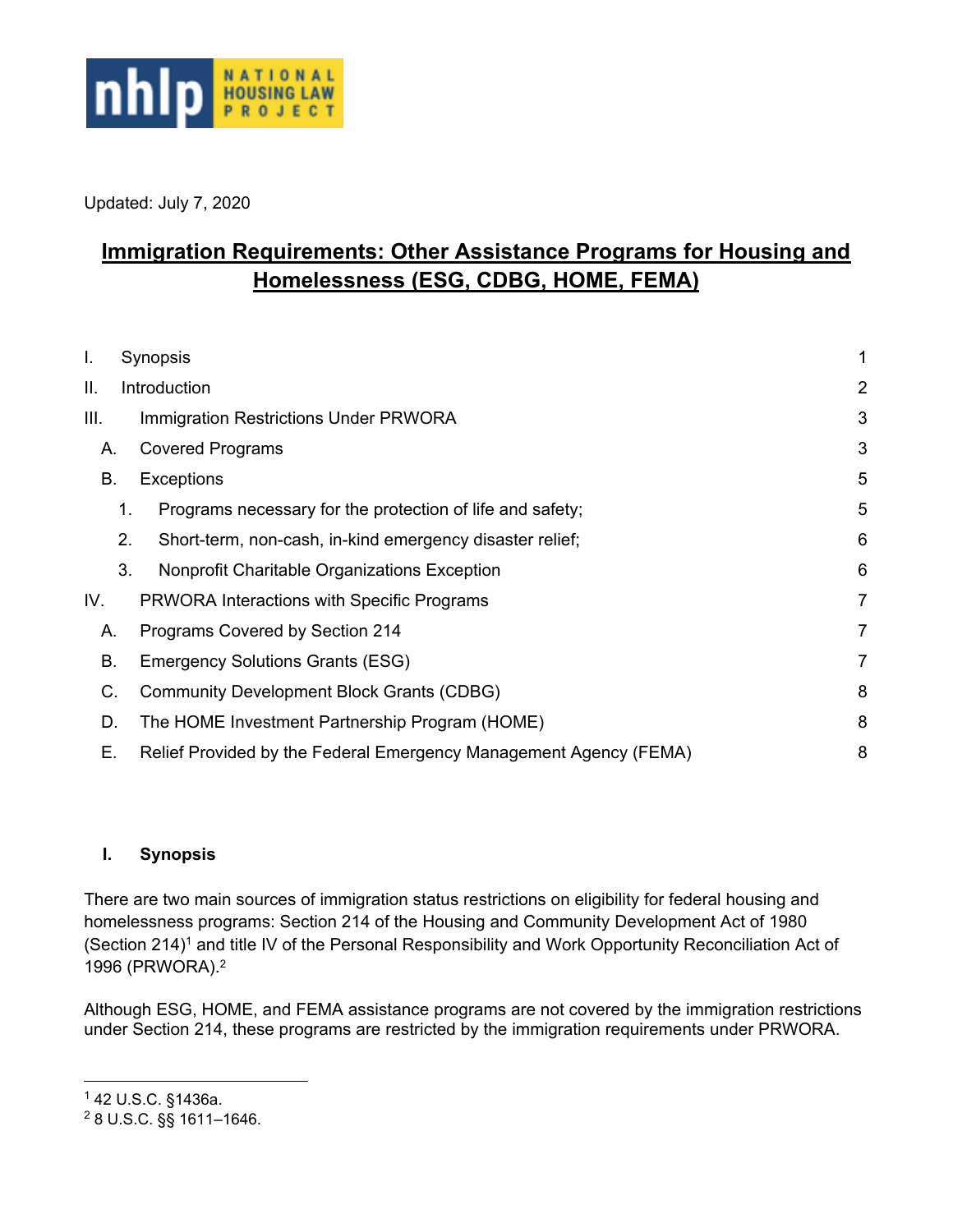The CDBG program is not covered by Section 214, and HUD has not taken a position as to whether the CDBG program is covered by PRWORA.<sup>3</sup>

PRWORA prohibits individuals who are not "qualified" individuals from being eligible for benefits ("qualified" individuals include legal permanent residents, refugees, asylees, and others).<sup>4</sup> However, undocumented and other non-qualified immigrants can access certain kinds of services (see table below) funded by these programs, under a number of enumerated exceptions. In addition, PRWORA contains an exception that allows nonprofit charitable **organizations to provide assistance to individuals without verifying their citizenship or immigration status**. This includes organizations that are subgrantees. (For more details on this provision see pg. 4 of this memo).

| Program                | <b>Assistance Not Restricted by Immigration Status</b>                                                                                                                                                                                                                                                                                                                        |  |  |
|------------------------|-------------------------------------------------------------------------------------------------------------------------------------------------------------------------------------------------------------------------------------------------------------------------------------------------------------------------------------------------------------------------------|--|--|
| <b>ESG</b>             | <b>Street Outreach Services</b><br><b>Emergency Shelter</b><br>$\bullet$<br>Safe Haven<br>Rapid Re-Housing<br>Transitional housing owned by the grant recipient or subrecipient<br>$\bullet$<br>Non-cash disaster relief<br>Programs necessary for the protection of life and safety<br>$\bullet$<br>Programs administered by nonprofit charitable organizations<br>$\bullet$ |  |  |
| <b>CDBG</b>            | No specific immigration restrictions limiting allowable assistance<br>Non-cash disaster relief<br>Programs necessary for the protection of life and safety<br>Programs administered by nonprofit charitable organizations                                                                                                                                                     |  |  |
| <b>HOME</b>            | Non-cash disaster relief<br>Programs necessary for the protection of life and safety<br>$\bullet$<br>Programs administered by nonprofit charitable organizations                                                                                                                                                                                                              |  |  |
| <b>FEMA Assistance</b> | Non-cash disaster relief<br>Programs necessary for the protection of life and safety<br>$\bullet$<br>Programs administered by nonprofit charitable organizations                                                                                                                                                                                                              |  |  |

#### <span id="page-1-0"></span>**II. Introduction**

There are two main sources of immigration status restrictions on eligibility for federal housing and homelessness programs: Section 214 of the Housing and Community Development Act of 1980 (Section 214)<sup>5</sup> and title IV of the Personal Responsibility and Work Opportunity Reconciliation Act of 1996 (PRWORA).<sup>6</sup>

 $\overline{a}$ 

<sup>4</sup> 8 U.S.C. §§ 1611(a), 1641(b).

<sup>5</sup> 42 U.S.C. §1436a.

<sup>6</sup> 8 U.S.C. §§ 1611–1646.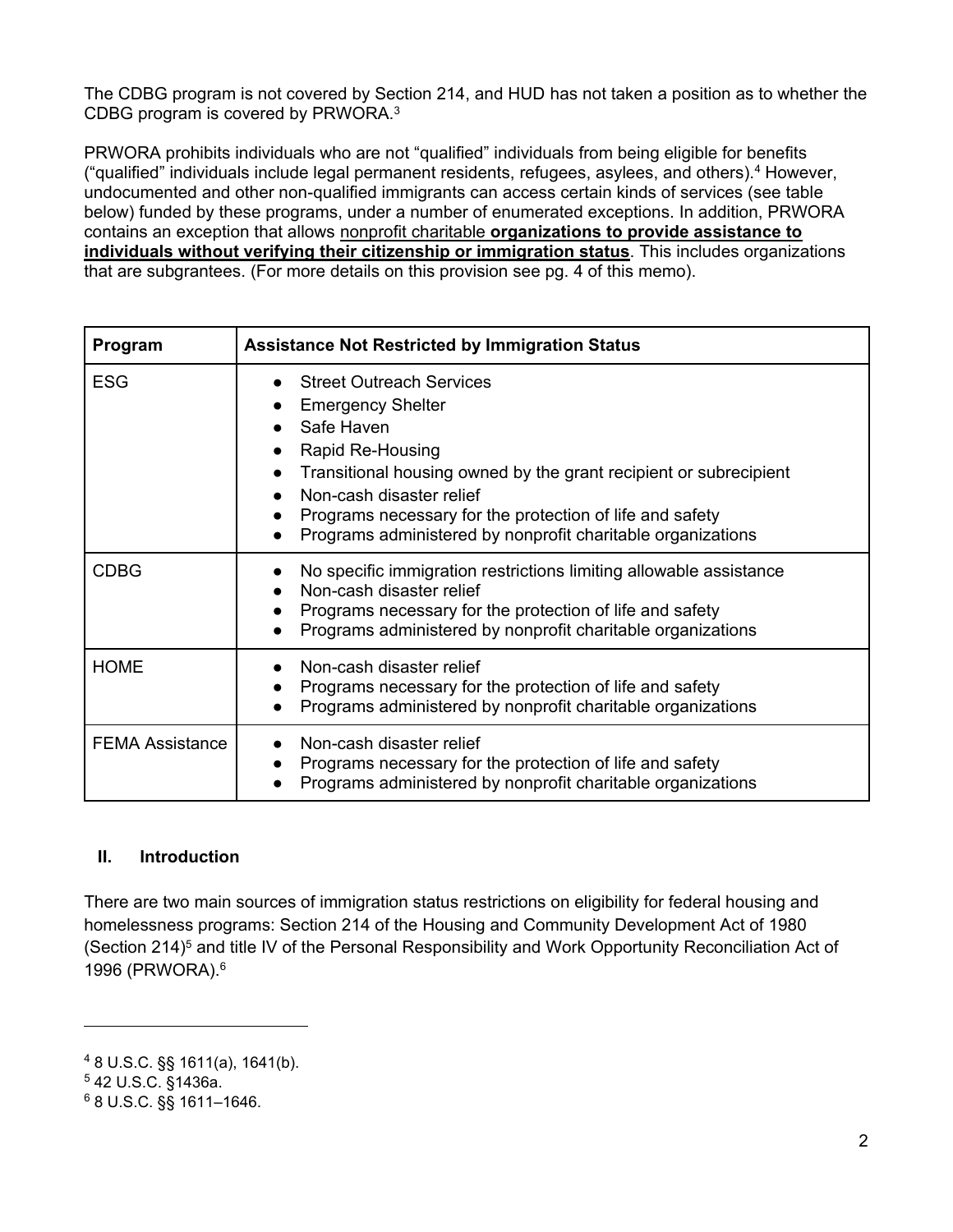Section 214 restricts immigrant access to a set of enumerated HUD programs,<sup>7</sup> only allowing "qualified" individuals to access these programs. $8$  HUD has promulgated regulations and issued guidance on implementing Section 214 in covered HUD programs.<sup>9</sup> While there is pending rulemaking that would eliminate the ability of mixed status families to receive assistance in Section 214 covered programs,  $10$ for the most part the delineation on who qualifies for Section 214 HUD covered programs is relatively clear and established. Since ESG, CDBG, HOME, and FEMA assistance are not enumerated programs under Section 214, they are not subject to the immigration restrictions under Section 214.

In contrast, PRWORA covers a much broader pool of federal benefits programs (including ESG, HOME, and FEMA assistance), and for the most part, agencies have not implemented nor issued guidance on PRWORA. For example, the housing programs covered by Section 214 would also be covered by PRWORA, but HUD has not issued guidance or rules on the overlap of these immigration restrictions, and has instead instructed housing providers to refrain from implementing PRWORA's restrictions in Section 214 covered programs.<sup>11</sup>

Below is a breakdown of the immigration restrictions under PRWORA, followed by an analysis of what this means for specific federal benefits programs.

### <span id="page-2-0"></span>**III. Immigration Restrictions Under PRWORA**

PRWORA prohibits individuals that are not "qualified" from being eligible for covered benefits programs.<sup>12</sup>

### <span id="page-2-1"></span>*A. Covered Programs*

<sup>7</sup> 42 U.S.C. §1436a(b). HUD programs covered by Section 214: Public Housing; All Section 8 housing assistance (including Vouchers and Project-based Section 8); Section 236 Housing, with or without Supplements (lowincome units only); Rent Supplement Housing; Section 235 Homeownership housing; Housing Development Grants (HoDAG) (low-income units only); Section 23 Leased Housing Assistance Program.

<sup>8</sup> 42 U.S.C. §1436a(a). Eligible Non-Citizens under Section 214: U.S. Nationals; Lawful Permanent Residents (LPR); VAWA Self-Petitioners; Asylees; Refugees; Parolees; Persons Granted Withholding of

Removal/Deportation; Certain Victims of Trafficking; Individuals who entered under the Compacts of Free Association with the Marshall Islands, Micronesia, and Palau; Immigrants admitted for lawful temporary residence prior to January 1, 1982. Furthermore, HUD has stated that VAWA self-petitioners can access Section 214 covered programs. *See* Memorandum from Tonya Robinson, HUD Acting General Counsel, to Julian Castro, HUD Secretary re: Eligibility of Battered Noncitizen Self-Petitioners for Financial Assistance Under Section 214 of the Housing and Community Development Act of 1980 (Dec. 15, 2016).

<sup>9</sup> *See, e.g.* 24 C.F.R. §§ 5.500–5.528; HUD Guidebook 7465.7G, Restrictions on Assistance to Non-Cititizens. <sup>10</sup> Housing and Community Development Act of 1980: Verification of Eligible Status, 84 Fed. Reg. 20,589 (proposed May 10, 2019) (to be codified at 24 C.F.R. part 5).

<sup>&</sup>lt;sup>11</sup> Department of Housing & Urban Development, Revised Restrictions on Assistance to Noncitizens, 61 Fed. Reg. 60535, 60537 (Nov. 29, 1996).

<sup>12</sup> 8 U.S.C. §§ 1611(a), 1641(b). While there is overlap of "qualified" status under PRWORA and Section 214, the lists are not identical. Under PRWORA, "qualified" status includes: Legal Permanent Residents; Refugees; Asylees; individuals paroled into the U.S. for a period of at least one year; individuals whose deportation is being withheld on the basis of prospective persecution; individuals granted conditional entry pursuant to INA § 203(a)(7) as in effect prior to April 1, 1980; and Cuban/Haitian entrants (as defined by P.L. 96-422).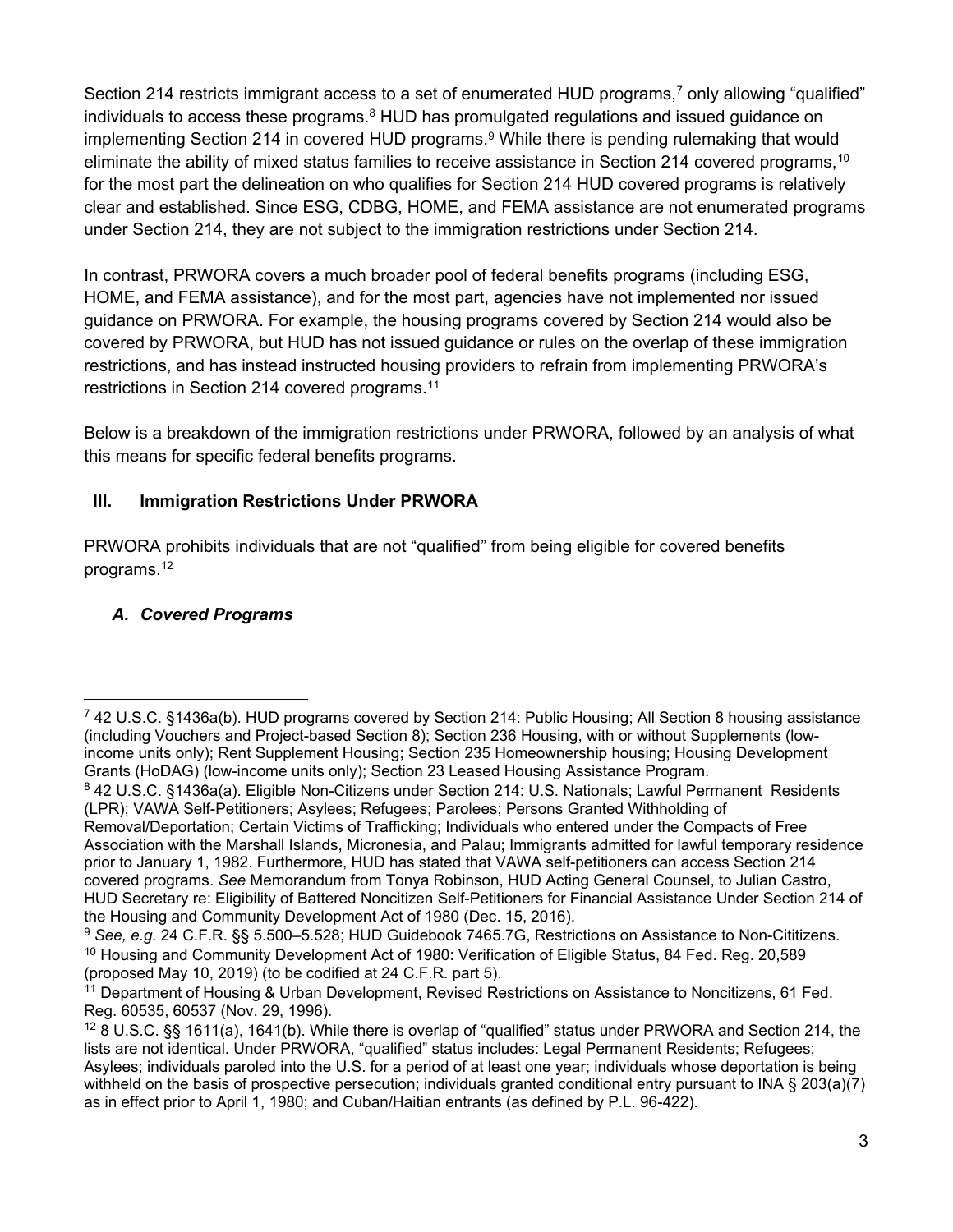Unlike Section 214, PRWORA does not have an enumerated list of covered programs. Instead it has a broad edict covering "federal public benefits" which the act defines as:

> (A) any grant, contract, loan, professional license, or commercial license provided by an agency of the United States or by appropriated funds of the United States; and (B) any retirement, welfare, health, disability, public or assisted housing, postsecondary education, food assistance, unemployment benefit, or any other similar benefit for which payments or assistance are provided to an individual, household, or family eligibility unit by an agency of the United States or by appropriated funds of the United States.<sup>13</sup>

Most agencies have not issued clear guidance as to which of their programs are covered by PRWORA. The Department of Justice (DOJ) provided a little more clarification as to which programs constitute a federal public benefit, but the guidance does not identify any specific federal programs by name.<sup>14</sup> In this guidance DOJ parsed out three factors to consider in trying to determine whether a program is a covered federal public benefit:

- 1. Is the benefit provided by an agency of the United States or with appropriated funds of the United States?
- 2. Is the benefit provided to an "'individual, household, or family eligibility unit"?
- 3. Does the benefit fall under one of the enumerated categories listed in the act (e.g. welfare, health, public or assisted housing, etc.)?

The guidance indicates that all three of these questions must be answered as a "yes" to count as a covered federal benefit: "if you provide generally available services such as fire or ambulance services [e.g. non-enumerated services], or do not provide benefits to an 'individual, household, or family eligibility unit,' or do not provide benefits through an 'agency of the United States' or with 'appropriated funds of the United States,' **the definition does not apply."<sup>15</sup>** However, the guidance recommends that agencies "consult with the federal agency or department that oversees your program to confirm that the benefit constitutes a federal public benefit covered by the Act," for benefits that meet the first two requirements and are "similar" to the ones expressly enumerated under PRWORA.<sup>16</sup>

Additionally, it is important to note that in the limited guidance HUD has issued on PRWORA, it has specifically found that non-qualified individuals are ineligible for assistance in the form of rental assistance payments made directly to individuals based on the individual's income.<sup>17</sup>

 $\overline{a}$ 

<sup>13</sup> 8 U.S.C. §1611(c).

<sup>&</sup>lt;sup>14</sup> Department of Justice, Interim Guidance on Verification of Citizenship, Qualified Alien Status and Eligibility Under Title IV of the Personal Responsibility and Work Opportunity Reconciliation Act of 1996, 62 Fed. Reg. 61344, 61361-61362 (Nov. 17, 1997).

<sup>15</sup> *Id.*

<sup>16</sup> *Id.* 

<sup>&</sup>lt;sup>17</sup> Department of Housing & Urban Development, Fact Sheet: The Personal Responsibility and Work Opportunity Act of 1996 and HUD's Homeless Assistance Programs (Aug. 16, 2016), [https://files.hudexchange.info/resources/documents/PRWORA-Fact-Sheet.pdf.](https://files.hudexchange.info/resources/documents/PRWORA-Fact-Sheet.pdf)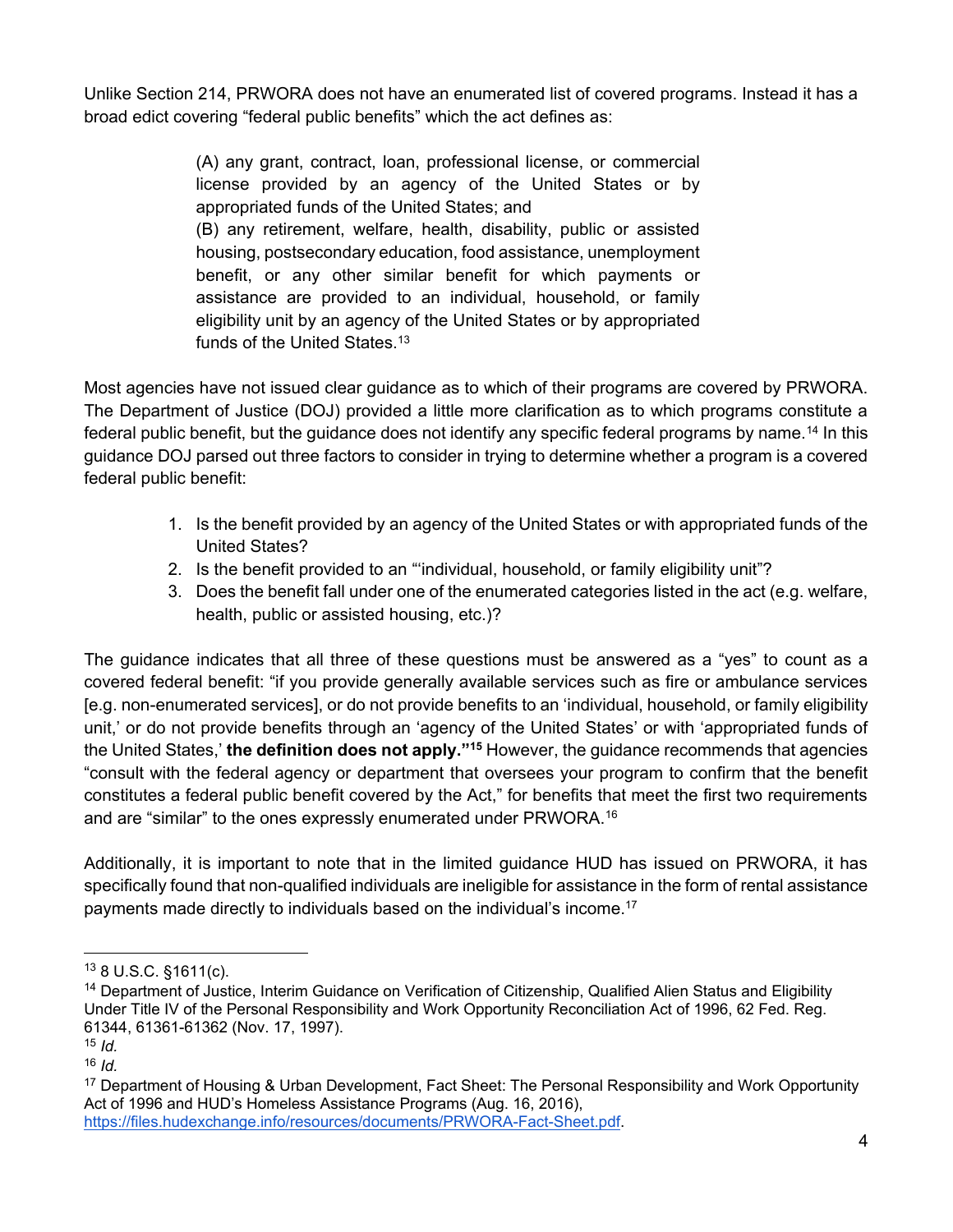While PRWORA covers a broad swath of federal public benefits, there are some limited but important exceptions that allow non-qualified individuals to access programs that would otherwise be covered by PRWORA.

### <span id="page-4-0"></span>*B. Exceptions*

There are three exceptions to the immigration restrictions under PRWORA that are relevant for housing and homelessness assistance programs:

- 1. Programs necessary for the protection of life and safety
- 2. Short-term, non-cash, in-kind emergency disaster relief;
- 3. Nonprofit Charitable Organizations Exception

### **1. Programs necessary for the protection of life and safety;**

<span id="page-4-1"></span>This exception applies to programs that: "(i) deliver in-kind services at the community level, including through public or private nonprofit agencies; (ii) do not condition the provision of assistance, the amount of assistance provided, or the cost of assistance provided on the individual recipient's income or resources; and (iii) are necessary for the protection of life or safety."<sup>18</sup>

HUD, in partnership with HHS and DOJ, issued guidance elaborating on this exception in a [joint letter](https://files.hudexchange.info/resources/documents/HUD-HHS-DOJ-Letter-Regarding-Immigrant-Access-to-Housing-and-Services.pdf) issued by the agencies in 2016.<sup>19</sup> The letter emphasizes that "immigration status is not a bar to providing certain services necessary to protect life or safety, such as emergency shelter, short-term housing assistance including transitional housing, crisis counseling, and intervention programs."<sup>20</sup> It highlights the 2001 guidance issued by the Attorney General that specifies the types of programs that are exempt, although the 2001 guidance does not name any specific federal benefits programs.<sup>21</sup>

<sup>&</sup>lt;sup>18</sup> Department of Housing & Urban Development, Department of Health and Human Services, and Department of Justice, *Joint Letter Regarding Immigrant Access to Housing and Services* (Aug. 5, 2016), at 3, [https://files.hudexchange.info/resources/documents/HUD-HHS-DOJ-Letter-Regarding-Immigrant-Access-to-](https://files.hudexchange.info/resources/documents/HUD-HHS-DOJ-Letter-Regarding-Immigrant-Access-to-Housing-and-Services.pdf)[Housing-and-Services.pdf.](https://files.hudexchange.info/resources/documents/HUD-HHS-DOJ-Letter-Regarding-Immigrant-Access-to-Housing-and-Services.pdf)

 $19$  *Id.* 

<sup>20</sup> *Id.* at 1.

 $21$  Attorney General Order No. 2353-2001,66 Fed. Reg. 3616 (Jan. 16, 2001). Specifically:

<sup>(</sup>a) Crisis counseling and intervention programs; services and assistance relating to child protection, adult protective services, violence and abuse prevention, victims of domestic violence or other criminal activity; or treatment of mental illness or substance abuse;

<sup>(</sup>b) Short-term shelter or housing assistance for the homeless, for victims of domestic violence, or for runaway, abused, or abandoned children;

<sup>(</sup>c) Programs, services or assistance to help individuals during periods of heat, cold, or other adverse weather conditions;

<sup>(</sup>d) Soup kitchens, community food banks, senior nutrition programs such as meals on wheels, and other such community nutritional services for persons requiring special assistance;

<sup>(</sup>e) Medical and public health services (including treatment and prevention of diseases and injuries) and mental health, disability, or substance abuse assistance necessary to protect life or safety;

<sup>(</sup>f) Activities designed to protect the life or safety of workers, children and youths, or community residents; and

<sup>(</sup>g) Any other programs, services, or assistance necessary for the protection of life or safety.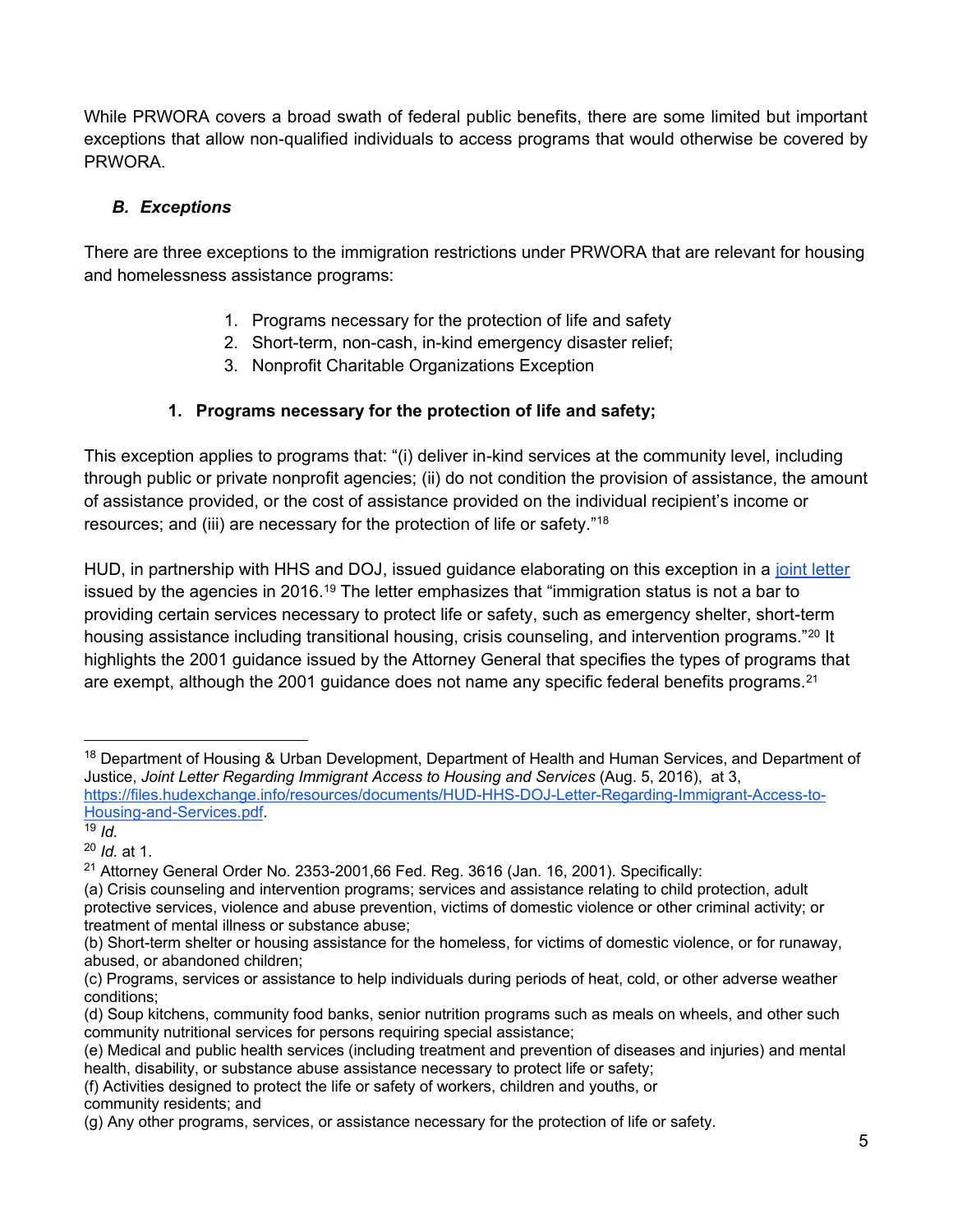While the joint letter from HUD does not specifically name any HUD programs exempted from PRWORA, HUD issued a [fact sheet](https://files.hudexchange.info/resources/documents/PRWORA-Fact-Sheet.pdf) on the day the letter was released that specifies exempted activities under the Emergency Solutions Grant (ESG) and Continuum of Care (CoC) programs. The PRWORA-exempted activities are:

- Street Outreach Services
- Emergency Shelter
- Safe Haven
- Rapid Re-Housing
- Transitional Housing, **but ONLY** "when the recipient or subrecipient owns or leases the building used to provide transitional housing." Transitional housing provided in the form of rental assistance based on the applicant's income **is NOT an exempted activity** under these programs.

### **2. Short-term, non-cash, in-kind emergency disaster relief;**

<span id="page-5-0"></span>The joint letter from HUD highlights the fact that under PRWORA "short-term, noncash, in-kind emergency disaster relief is available regardless of an individual's immigration status."<sup>22</sup> Unfortunately the letter does not elaborate further on this issue.

The Federal Emergency Management Agency (FEMA) has issued an **FAQ** that addresses non-qualified individuals' access to assistance from FEMA. Although the FAQ does not make reference to PRWORA, it follows PRWORA's guidelines, and notes that while non-qualified individuals cannot receive cash assistance from FEMA, they may be eligible for non-cash assistance. Such assistance includes Crisis Counseling and Disaster Legal Services, and other short-term, non-cash assistance. Additionally, the FAQ clarifies that households with non-qualified individuals can receive cash assistance if an eligible adult **or eligible minor child** in that household applies for assistance. In these cases "no information regarding [the non-qualified individual's] status will be gathered."

## **3. Nonprofit Charitable Organizations Exception**

<span id="page-5-1"></span>While PRWORA affirmatively requires federal benefits granting agencies to verify an applicant's immigration status, the statute exempts nonprofit charitable organizations from this verification requirement, including subgrantees.<sup>23</sup> This means that nonprofits are not required to inquire about or verify an applicant's immigration status, effectively allowing them to provide assistance to non-qualified individuals.

The interim guidance issued by DOJ offers some clarification on what is required to qualify for the nonprofit charitable organization exemption.<sup>24</sup> For starters, an organization must be both a "nonprofit" and "charitable." An organization is a "nonprofit" if "it is organized and operated for purposes other than

<sup>22</sup> Department of Housing & Urban Development, *supra* note 15, at 3.

<sup>23</sup> 8 U.S.C. § 1642(d).

<sup>&</sup>lt;sup>24</sup> Department of Justice, Interim Guidance on Verification of Citizenship, Qualified Alien Status and Eligibility Under Title IV of the Personal Responsibility and Work Opportunity Reconciliation Act of 1996, 62 Fed. Reg. 61344, 61345-61346 (Nov. 17, 1997).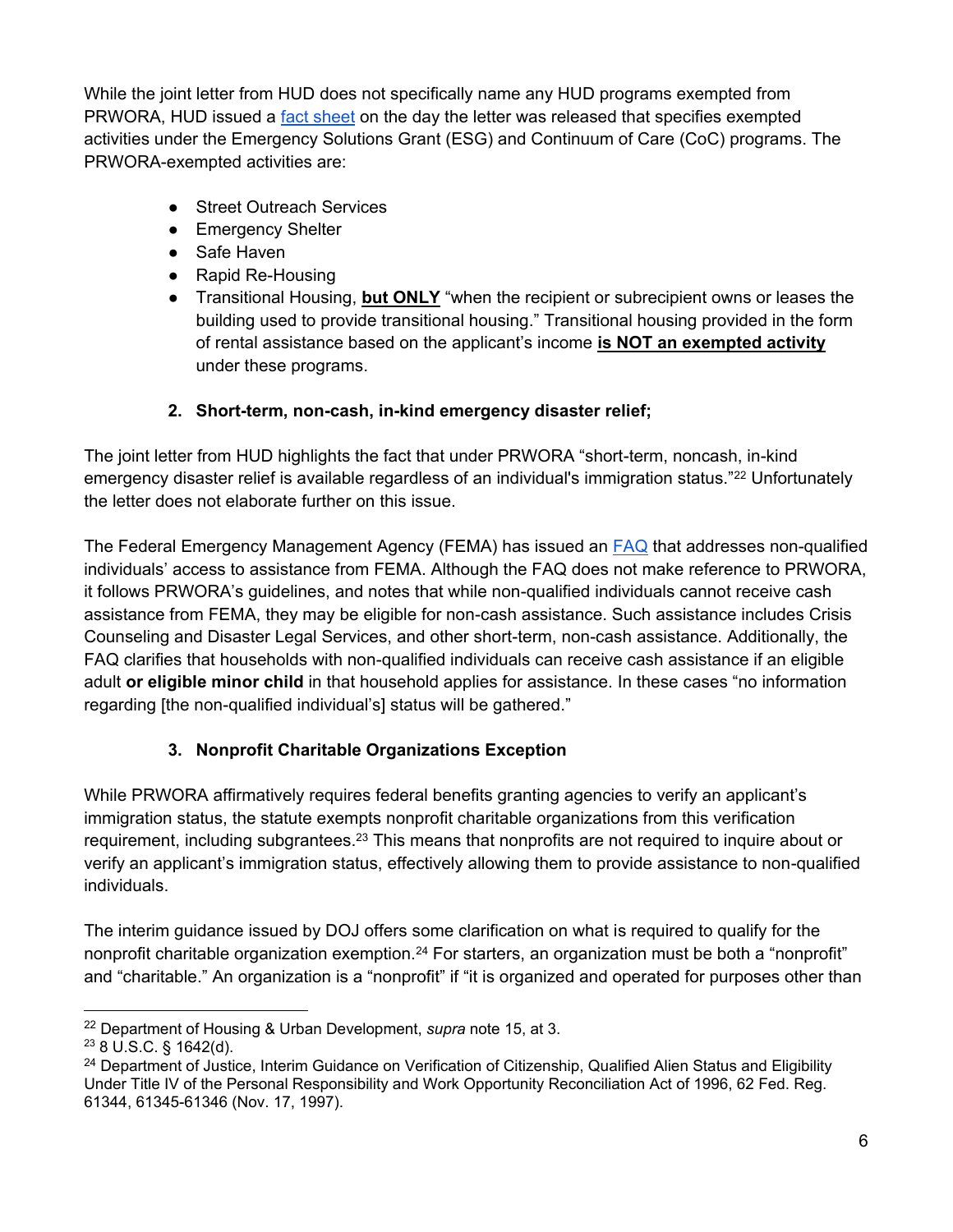making gains or profits for the organization, its members or its shareholders, and is precluded from distributing any gains or profits to its members or shareholders." To qualify as charitable, the nonprofit must be "organized and operated for charitable purposes," and charitable is to be interpreted "in its generally accepted legal sense as developed by judicial decision.<sup>25</sup>

The DOJ guidance affirmatively states that *a nonprofit charitable organization cannot be penalized for providing benefits to non-qualified individuals if it chooses not to verify status,* so long as there are no other competing requirements to do so (for example Section 214) and the individual has not already been deemed a non-qualified individual by a non-exempt entity.<sup>26</sup>

#### <span id="page-6-0"></span>**IV. PRWORA Interactions with Specific Programs**

#### <span id="page-6-1"></span>*A. Programs Covered by Section 214*

In a 1996 interim rule, HUD acknowledged that PRWORA would impact HUD programs covered by Section 214, and indicated that "HUD and other responsible agencies are developing regulations to implement the changes made by the Welfare Reform Act [PRWORA]."<sup>27</sup> However, in the same interim rule stated that "[r]esponsible entities should not implement the Welfare Reform Act [PROWRA] provisions until the issuance of these implementing regulations."<sup>28</sup> HUD has yet to promulgate regulations implementing PRWORA in programs covered by Section 214, and so the immigration restrictions of PRWORA cannot be applied to these programs.

### <span id="page-6-2"></span>*B. Emergency Solutions Grants (ESG)*

The ESG program is not subject to the immigration restrictions in Section 214 of the Housing and Community Development Act of 1980.<sup>29</sup> The program is covered by the immigration provisions in PRWORA, but as discussed above,<sup>30</sup> many of its services are exempted benefits under PRWORA. Individuals can access the following ESG services regardless of their immigration status:

- Street Outreach Services
- Emergency Shelter
- Safe Haven
- Rapid Re-Housing
- Transitional housing owned by the grant recipient or subrecipient

Transitional housing that utilizes rental assistance payments to individuals **is restricted under**  PRWORA, and cannot be used unless the individual is a qualified individual. For other services not

<sup>25</sup> *Id.*

<sup>26</sup> *Id.*

<sup>&</sup>lt;sup>27</sup> Department of Housing & Urban Development, Revised Restrictions on Assistance to Noncitizens, 61 Fed. Reg. 60535, 60537 (Nov. 29, 1996).

<sup>28</sup> *Id.*

<sup>29</sup> 42 U.S.C. §1436a(b).

<sup>30</sup> *See supra* section III.B.1 at pg. 4-5.